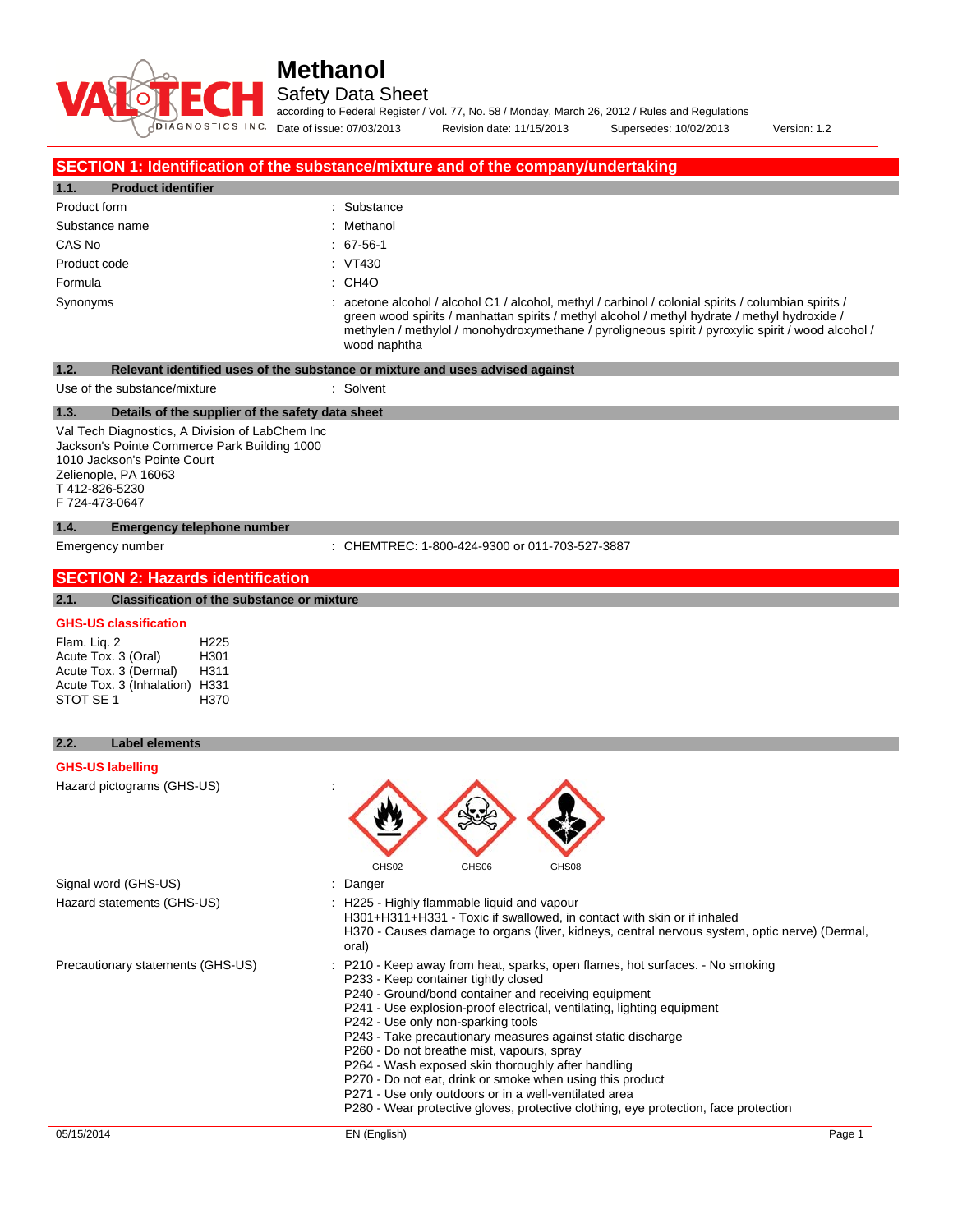Safety Data Sheet

according to Federal Register / Vol. 77, No. 58 / Monday, March 26, 2012 / Rules and Regulations

|                                                                     | extinction                                                                                                                                                                                                                                                                                                                                                                                                                                                                                                                                          | P301 + P310 - IF SWALLOWED: immediately call a POISON CENTER or doctor/physician<br>P303 + P361 + P353 - IF ON SKIN (or hair): Remove/Take off immediately all contaminated<br>clothing. Rinse skin with water/shower<br>for breathing<br>P330 - If swallowed, rinse mouth<br>P363 - Wash contaminated clothing before reuse<br>P370 + P378 - In case of fire: Use carbon dioxide (CO2), powder, alcohol-resistant foam for<br>P403 + P233 - Store in a well-ventilated place. Keep container tightly closed<br>P235 - Keep cool<br>P405 - Store locked up<br>P501 - Dispose of contents/container to comply with local, state and federal regulations |          | P304 + P340 - IF INHALED: remove victim to fresh air and keep at rest in a position comfortable                                                                                                                                                                                                      |
|---------------------------------------------------------------------|-----------------------------------------------------------------------------------------------------------------------------------------------------------------------------------------------------------------------------------------------------------------------------------------------------------------------------------------------------------------------------------------------------------------------------------------------------------------------------------------------------------------------------------------------------|--------------------------------------------------------------------------------------------------------------------------------------------------------------------------------------------------------------------------------------------------------------------------------------------------------------------------------------------------------------------------------------------------------------------------------------------------------------------------------------------------------------------------------------------------------------------------------------------------------------------------------------------------------|----------|------------------------------------------------------------------------------------------------------------------------------------------------------------------------------------------------------------------------------------------------------------------------------------------------------|
| 2.3.<br><b>Other hazards</b>                                        |                                                                                                                                                                                                                                                                                                                                                                                                                                                                                                                                                     |                                                                                                                                                                                                                                                                                                                                                                                                                                                                                                                                                                                                                                                        |          |                                                                                                                                                                                                                                                                                                      |
| Other hazards not contributing to the<br>classification             | : None.                                                                                                                                                                                                                                                                                                                                                                                                                                                                                                                                             |                                                                                                                                                                                                                                                                                                                                                                                                                                                                                                                                                                                                                                                        |          |                                                                                                                                                                                                                                                                                                      |
| 2.4.<br>Unknown acute toxicity (GHS-US)                             |                                                                                                                                                                                                                                                                                                                                                                                                                                                                                                                                                     |                                                                                                                                                                                                                                                                                                                                                                                                                                                                                                                                                                                                                                                        |          |                                                                                                                                                                                                                                                                                                      |
| No data available                                                   |                                                                                                                                                                                                                                                                                                                                                                                                                                                                                                                                                     |                                                                                                                                                                                                                                                                                                                                                                                                                                                                                                                                                                                                                                                        |          |                                                                                                                                                                                                                                                                                                      |
| <b>SECTION 3: Composition/information on ingredients</b>            |                                                                                                                                                                                                                                                                                                                                                                                                                                                                                                                                                     |                                                                                                                                                                                                                                                                                                                                                                                                                                                                                                                                                                                                                                                        |          |                                                                                                                                                                                                                                                                                                      |
| 3.1.<br><b>Substance</b>                                            |                                                                                                                                                                                                                                                                                                                                                                                                                                                                                                                                                     |                                                                                                                                                                                                                                                                                                                                                                                                                                                                                                                                                                                                                                                        |          |                                                                                                                                                                                                                                                                                                      |
| Substance type                                                      |                                                                                                                                                                                                                                                                                                                                                                                                                                                                                                                                                     | : Mono-constituent                                                                                                                                                                                                                                                                                                                                                                                                                                                                                                                                                                                                                                     |          |                                                                                                                                                                                                                                                                                                      |
| Name                                                                | : Methanol                                                                                                                                                                                                                                                                                                                                                                                                                                                                                                                                          |                                                                                                                                                                                                                                                                                                                                                                                                                                                                                                                                                                                                                                                        |          |                                                                                                                                                                                                                                                                                                      |
| CAS No                                                              | 67-56-1                                                                                                                                                                                                                                                                                                                                                                                                                                                                                                                                             |                                                                                                                                                                                                                                                                                                                                                                                                                                                                                                                                                                                                                                                        |          |                                                                                                                                                                                                                                                                                                      |
| EC no<br>EC index no                                                |                                                                                                                                                                                                                                                                                                                                                                                                                                                                                                                                                     | 200-659-6<br>$: 603-001-00-X$                                                                                                                                                                                                                                                                                                                                                                                                                                                                                                                                                                                                                          |          |                                                                                                                                                                                                                                                                                                      |
|                                                                     |                                                                                                                                                                                                                                                                                                                                                                                                                                                                                                                                                     |                                                                                                                                                                                                                                                                                                                                                                                                                                                                                                                                                                                                                                                        |          |                                                                                                                                                                                                                                                                                                      |
| <b>Name</b><br>Methanol                                             |                                                                                                                                                                                                                                                                                                                                                                                                                                                                                                                                                     | <b>Product identifier</b><br>(CAS No) 67-56-1                                                                                                                                                                                                                                                                                                                                                                                                                                                                                                                                                                                                          | %<br>100 | <b>GHS-US classification</b><br>Flam. Lig. 2, H225                                                                                                                                                                                                                                                   |
| (Main constituent)                                                  |                                                                                                                                                                                                                                                                                                                                                                                                                                                                                                                                                     |                                                                                                                                                                                                                                                                                                                                                                                                                                                                                                                                                                                                                                                        |          | Acute Tox. 3 (Oral), H301<br>Acute Tox. 3 (Dermal), H311<br>Acute Tox. 3 (Inhalation), H331<br>STOT SE 1, H370                                                                                                                                                                                       |
| Full text of H-phrases: see section 16                              |                                                                                                                                                                                                                                                                                                                                                                                                                                                                                                                                                     |                                                                                                                                                                                                                                                                                                                                                                                                                                                                                                                                                                                                                                                        |          |                                                                                                                                                                                                                                                                                                      |
| 3.2.<br><b>Mixture</b>                                              |                                                                                                                                                                                                                                                                                                                                                                                                                                                                                                                                                     |                                                                                                                                                                                                                                                                                                                                                                                                                                                                                                                                                                                                                                                        |          |                                                                                                                                                                                                                                                                                                      |
| Not applicable                                                      |                                                                                                                                                                                                                                                                                                                                                                                                                                                                                                                                                     |                                                                                                                                                                                                                                                                                                                                                                                                                                                                                                                                                                                                                                                        |          |                                                                                                                                                                                                                                                                                                      |
| <b>SECTION 4: First aid measures</b>                                |                                                                                                                                                                                                                                                                                                                                                                                                                                                                                                                                                     |                                                                                                                                                                                                                                                                                                                                                                                                                                                                                                                                                                                                                                                        |          |                                                                                                                                                                                                                                                                                                      |
| 4.1.<br><b>Description of first aid measures</b>                    |                                                                                                                                                                                                                                                                                                                                                                                                                                                                                                                                                     |                                                                                                                                                                                                                                                                                                                                                                                                                                                                                                                                                                                                                                                        |          |                                                                                                                                                                                                                                                                                                      |
| First-aid measures general                                          | : Check the vital functions. Unconscious: maintain adequate airway and respiration. Respiratory<br>arrest: artificial respiration or oxygen. Cardiac arrest: perform resuscitation. Victim conscious with<br>laboured breathing: half-seated. Victim in shock: on his back with legs slightly raised. Vomiting:<br>prevent asphyxia/aspiration pneumonia. Prevent cooling by covering the victim (no warming up).<br>Keep watching the victim. Give psychological aid. Keep the victim calm, avoid physical strain.<br>Never give alcohol to drink. |                                                                                                                                                                                                                                                                                                                                                                                                                                                                                                                                                                                                                                                        |          |                                                                                                                                                                                                                                                                                                      |
| First-aid measures after inhalation                                 |                                                                                                                                                                                                                                                                                                                                                                                                                                                                                                                                                     | Remove the victim into fresh air. Immediately consult a doctor/medical service.                                                                                                                                                                                                                                                                                                                                                                                                                                                                                                                                                                        |          |                                                                                                                                                                                                                                                                                                      |
| First-aid measures after skin contact                               |                                                                                                                                                                                                                                                                                                                                                                                                                                                                                                                                                     | agents. Remove clothing before washing. Consult a doctor/medical service.                                                                                                                                                                                                                                                                                                                                                                                                                                                                                                                                                                              |          | Wash immediately with lots of water. Soap may be used. Do not apply (chemical) neutralizing                                                                                                                                                                                                          |
| First-aid measures after eye contact                                |                                                                                                                                                                                                                                                                                                                                                                                                                                                                                                                                                     | Rinse with water. Take victim to an ophthalmologist if irritation persists.                                                                                                                                                                                                                                                                                                                                                                                                                                                                                                                                                                            |          |                                                                                                                                                                                                                                                                                                      |
| First-aid measures after ingestion                                  |                                                                                                                                                                                                                                                                                                                                                                                                                                                                                                                                                     | administration of chemical antidote. Doctor: gastric lavage.                                                                                                                                                                                                                                                                                                                                                                                                                                                                                                                                                                                           |          | Rinse mouth with water. Give nothing to drink. Do not induce vomiting. Immediately consult a<br>doctor/medical service. Call Poison Information Centre (www.big.be/antigif.htm). Ingestion of<br>large quantities: immediately to hospital. Take the container/vomit to the doctor/hospital. Doctor: |
| 4.2.<br>Most important symptoms and effects, both acute and delayed |                                                                                                                                                                                                                                                                                                                                                                                                                                                                                                                                                     |                                                                                                                                                                                                                                                                                                                                                                                                                                                                                                                                                                                                                                                        |          |                                                                                                                                                                                                                                                                                                      |
| Symptoms/injuries after inhalation                                  |                                                                                                                                                                                                                                                                                                                                                                                                                                                                                                                                                     | those listed under ingestion.                                                                                                                                                                                                                                                                                                                                                                                                                                                                                                                                                                                                                          |          | : Slight irritation. EXPOSURE TO HIGH CONCENTRATIONS: Coughing. Symptoms similar to                                                                                                                                                                                                                  |
| Symptoms/injuries after skin contact                                |                                                                                                                                                                                                                                                                                                                                                                                                                                                                                                                                                     | Symptoms similar to those listed under ingestion. Slight irritation.                                                                                                                                                                                                                                                                                                                                                                                                                                                                                                                                                                                   |          |                                                                                                                                                                                                                                                                                                      |
| Symptoms/injuries after eye contact                                 |                                                                                                                                                                                                                                                                                                                                                                                                                                                                                                                                                     | : Redness of the eye tissue. Lacrimation.                                                                                                                                                                                                                                                                                                                                                                                                                                                                                                                                                                                                              |          |                                                                                                                                                                                                                                                                                                      |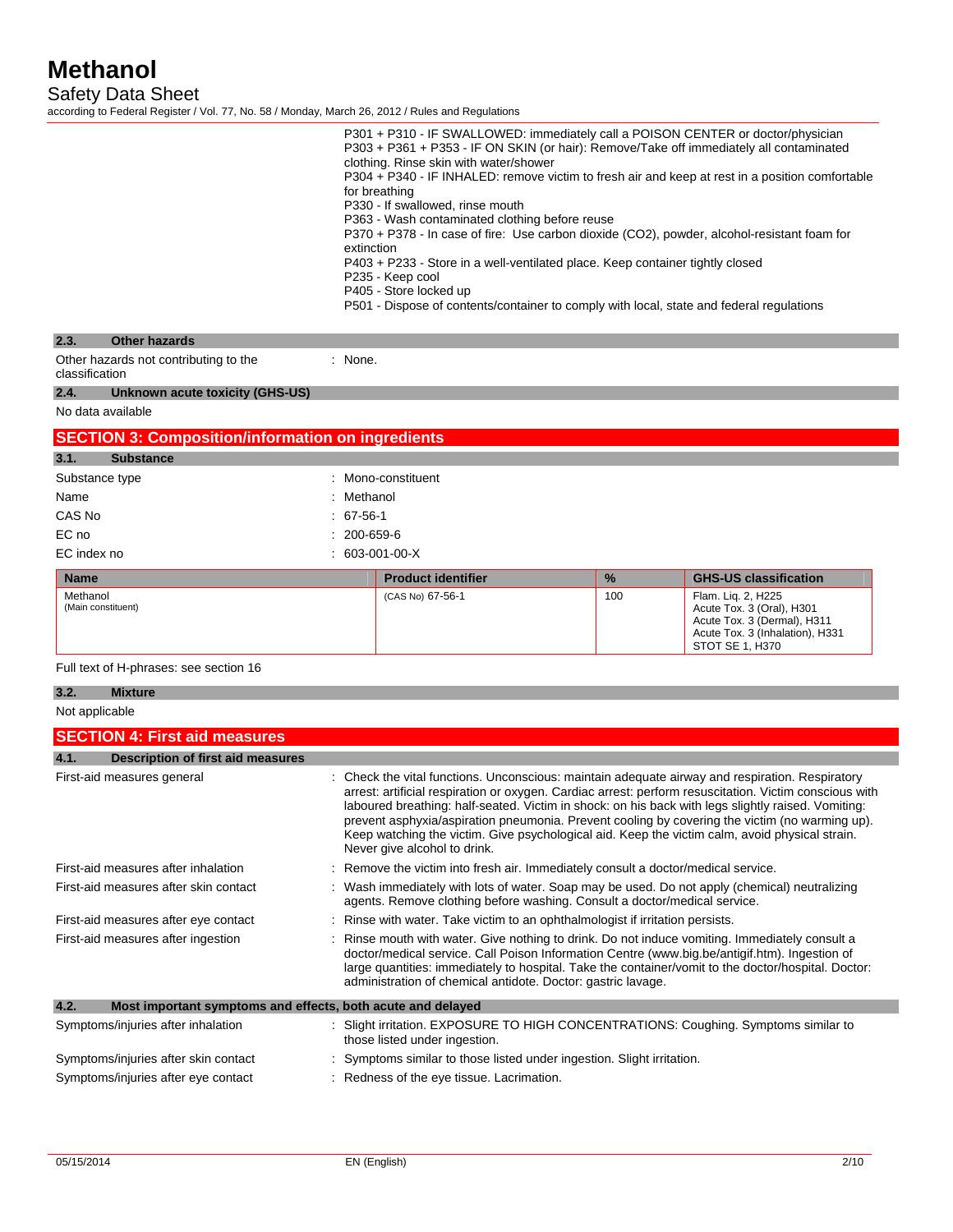Safety Data Sheet

according to Federal Register / Vol. 77, No. 58 / Monday, March 26, 2012 / Rules and Regulations

| Symptoms/injuries after ingestion | : Nausea. Vomiting. AFTER ABSORPTION OF HIGH QUANTITIES: FOLLOWING SYMPTOMS<br>MAY APPEAR LATER: Change in the haemogramme/blood composition. Headache. Feeling of<br>weakness. Abdominal pain. Muscular pain. Central nervous system depression. Dizziness.<br>Mental confusion. Drunkenness. Coordination disorders. Disturbed motor response.<br>Disturbances of consciousness. Visual disturbances. Blindness. Respiratory difficulties.<br>Cramps/uncontrolled muscular contractions. |
|-----------------------------------|--------------------------------------------------------------------------------------------------------------------------------------------------------------------------------------------------------------------------------------------------------------------------------------------------------------------------------------------------------------------------------------------------------------------------------------------------------------------------------------------|
| Chronic symptoms                  | : ON CONTINUOUS/REPEATED EXPOSURE/CONTACT: Red skin. Dry skin. Skin<br>rash/inflammation. Headache. Disturbed tactile sensibility. Visual disturbances. Sleeplessness.<br>Gastrointestinal complaints. Cardiac and blood circulation effects.                                                                                                                                                                                                                                              |

## **4.3. Indication of any immediate medical attention and special treatment needed**

Hospitalize at once. Until victim can be cared for by specialized staff:

| <b>SECTION 5: Firefighting measures</b>                                     |                                                                                                                                                                                                                                                                                                                                                                                                                                                                                                                                    |  |  |
|-----------------------------------------------------------------------------|------------------------------------------------------------------------------------------------------------------------------------------------------------------------------------------------------------------------------------------------------------------------------------------------------------------------------------------------------------------------------------------------------------------------------------------------------------------------------------------------------------------------------------|--|--|
| <b>Extinguishing media</b><br>5.1.                                          |                                                                                                                                                                                                                                                                                                                                                                                                                                                                                                                                    |  |  |
| Suitable extinguishing media                                                | : Preferably: alcohol resistant foam. Water spray. BC powder. Carbon dioxide.                                                                                                                                                                                                                                                                                                                                                                                                                                                      |  |  |
| Unsuitable extinguishing media                                              | : Solid water jet ineffective as extinguishing medium.                                                                                                                                                                                                                                                                                                                                                                                                                                                                             |  |  |
| 5.2.<br>Special hazards arising from the substance or mixture               |                                                                                                                                                                                                                                                                                                                                                                                                                                                                                                                                    |  |  |
| Fire hazard                                                                 | : DIRECT FIRE HAZARD. Highly flammable. Gas/vapour flammable with air within explosion<br>limits. INDIRECT FIRE HAZARD. May be ignited by sparks.                                                                                                                                                                                                                                                                                                                                                                                  |  |  |
| <b>Explosion hazard</b>                                                     | DIRECT EXPLOSION HAZARD. Gas/vapour explosive with air within explosion limits.<br>INDIRECT EXPLOSION HAZARD, may be ignited by sparks. Reactions with explosion hazards:<br>see "Reactivity Hazard".                                                                                                                                                                                                                                                                                                                              |  |  |
| Reactivity                                                                  | On heating: release of toxic/corrosive/combustible gases/vapours (formaldehyde). Upon<br>combustion: CO and CO2 are formed. Violent to explosive reaction with (some) metal powders<br>and with (strong) oxidizers. Violent exothermic reaction with (some) acids and with (some)<br>halogens compounds.                                                                                                                                                                                                                           |  |  |
| 5.3.<br><b>Advice for firefighters</b>                                      |                                                                                                                                                                                                                                                                                                                                                                                                                                                                                                                                    |  |  |
| Firefighting instructions                                                   | Cool tanks/drums with water spray/remove them into safety. Do not move the load if exposed to<br>heat. Take account of toxic fire-fighting water. Use water moderately and if possible collect or<br>contain it.                                                                                                                                                                                                                                                                                                                   |  |  |
| Protection during firefighting                                              | Do not enter fire area without proper protective equipment, including respiratory protection.                                                                                                                                                                                                                                                                                                                                                                                                                                      |  |  |
| <b>SECTION 6: Accidental release measures</b>                               |                                                                                                                                                                                                                                                                                                                                                                                                                                                                                                                                    |  |  |
| Personal precautions, protective equipment and emergency procedures<br>6.1. |                                                                                                                                                                                                                                                                                                                                                                                                                                                                                                                                    |  |  |
| 6.1.1.<br>For non-emergency personnel                                       |                                                                                                                                                                                                                                                                                                                                                                                                                                                                                                                                    |  |  |
| Protective equipment                                                        | : Gas-tight suit.                                                                                                                                                                                                                                                                                                                                                                                                                                                                                                                  |  |  |
| <b>Emergency procedures</b>                                                 | : Keep upwind. Mark the danger area. Consider evacuation. Close doors and windows of adjacent<br>premises. Stop engines and no smoking. No naked flames or sparks. Spark- and explosionproof<br>appliances and lighting equipment. Keep containers closed. Wash contaminated clothes.                                                                                                                                                                                                                                              |  |  |
| 6.1.2.<br>For emergency responders                                          |                                                                                                                                                                                                                                                                                                                                                                                                                                                                                                                                    |  |  |
| Protective equipment                                                        | Equip cleanup crew with proper protection.                                                                                                                                                                                                                                                                                                                                                                                                                                                                                         |  |  |
| Emergency procedures                                                        | : Stop leak if safe to do so. Ventilate area.                                                                                                                                                                                                                                                                                                                                                                                                                                                                                      |  |  |
| <b>Environmental precautions</b><br>6.2.                                    |                                                                                                                                                                                                                                                                                                                                                                                                                                                                                                                                    |  |  |
| Prevent soil and water pollution. Prevent spreading in sewers.              |                                                                                                                                                                                                                                                                                                                                                                                                                                                                                                                                    |  |  |
| 6.3.<br>Methods and material for containment and cleaning up                |                                                                                                                                                                                                                                                                                                                                                                                                                                                                                                                                    |  |  |
| For containment                                                             | Contain released substance, pump into suitable containers. Consult "Material-handling" to select<br>material of containers. Plug the leak, cut off the supply. Dam up the liquid spill. Try to reduce<br>evaporation. Measure the concentration of the explosive gas-air mixture. Dilute combustible/toxic<br>gases/vapours with water spray. Take account of toxic/corrosive precipitation water. Provide<br>equipment/receptacles with earthing. Do not use compressed air for pumping over spills.                              |  |  |
| Methods for cleaning up                                                     | Take up liquid spill into a non combustible material e.g.: sand, earth, vermiculite slaked lime or<br>soda ash. Scoop absorbed substance into closing containers. See "Material-handling" for<br>suitable container materials. Carefully collect the spill/leftovers. Damaged/cooled tanks must be<br>emptied. Do not use compressed air for pumping over spills. Clean contaminated surfaces with<br>an excess of water. Take collected spill to manufacturer/competent authority. Wash clothing and<br>equipment after handling. |  |  |

## **6.4. Reference to other sections**

No additional information available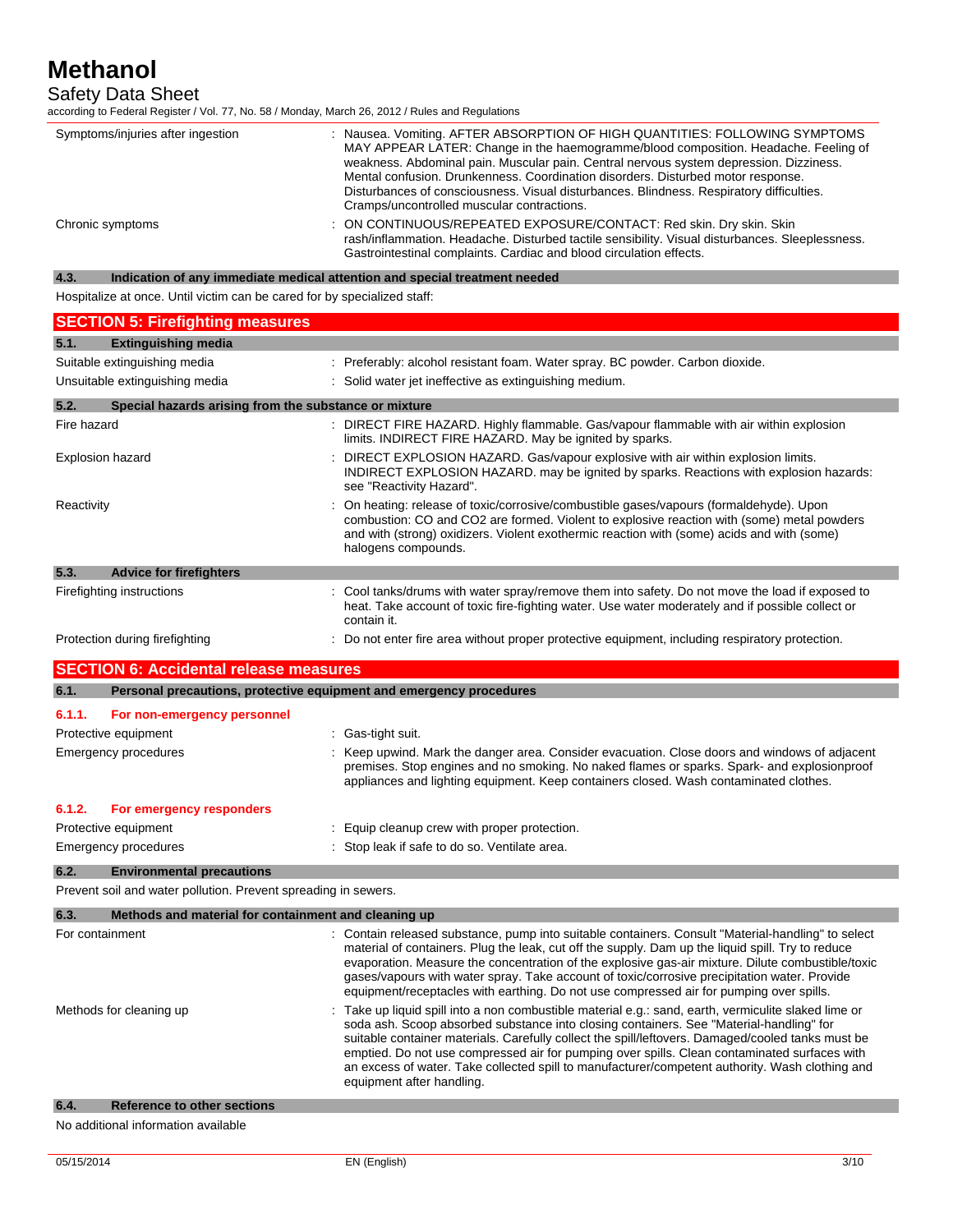Safety Data Sheet

according to Federal Register / Vol. 77, No. 58 / Monday, March 26, 2012 / Rules and Regulations

| <b>SECTION 7: Handling and storage</b>                               |                                                                                                                                                                                                                                                                                                                                                                                                                                                                                                                                                                                                                                                          |  |  |
|----------------------------------------------------------------------|----------------------------------------------------------------------------------------------------------------------------------------------------------------------------------------------------------------------------------------------------------------------------------------------------------------------------------------------------------------------------------------------------------------------------------------------------------------------------------------------------------------------------------------------------------------------------------------------------------------------------------------------------------|--|--|
| <b>Precautions for safe handling</b><br>7.1.                         |                                                                                                                                                                                                                                                                                                                                                                                                                                                                                                                                                                                                                                                          |  |  |
| Precautions for safe handling                                        | : Comply with the legal requirements. Remove contaminated clothing immediately. Clean<br>contaminated clothing. Handle uncleaned empty containers as full ones. Thoroughly clean/dry<br>the installation before use. Do not discharge the waste into the drain. Do not use compressed air<br>for pumping over. Use spark-/explosionproof appliances and lighting system. Take precautions<br>against electrostatic charges. Keep away from naked flames/heat. Keep away from ignition<br>sources/sparks. Observe strict hygiene. Keep container tightly closed. Measure the<br>concentration in the air regularly. Work under local exhaust/ventilation. |  |  |
| Hygiene measures                                                     | : Do not eat, drink or smoke when using this product. Wash hands and other exposed areas with<br>mild soap and water before eating, drinking or smoking and when leaving work. Wash<br>contaminated clothing before reuse.                                                                                                                                                                                                                                                                                                                                                                                                                               |  |  |
| 7.2.<br>Conditions for safe storage, including any incompatibilities |                                                                                                                                                                                                                                                                                                                                                                                                                                                                                                                                                                                                                                                          |  |  |
| Incompatible products                                                | : Strong oxidizers. Strong bases. Strong acids. Acid anhydrides. Acid chlorides.                                                                                                                                                                                                                                                                                                                                                                                                                                                                                                                                                                         |  |  |
| Incompatible materials                                               | : Direct sunlight. Heat sources. Sources of ignition.                                                                                                                                                                                                                                                                                                                                                                                                                                                                                                                                                                                                    |  |  |
| Heat and ignition sources                                            | : KEEP SUBSTANCE AWAY FROM: heat sources. ignition sources.                                                                                                                                                                                                                                                                                                                                                                                                                                                                                                                                                                                              |  |  |
| Prohibitions on mixed storage                                        | : KEEP SUBSTANCE AWAY FROM: combustible materials. oxidizing agents. (strong) acids.<br>(strong) bases, halogens, amines, water/moisture.                                                                                                                                                                                                                                                                                                                                                                                                                                                                                                                |  |  |
| Storage area                                                         | : Store at room temperature. Keep out of direct sunlight. Store in a dry area. Keep container in a<br>well-ventilated place. Fireproof storeroom. Keep locked up. Provide for a tub to collect spills.<br>Provide the tank with earthing. Unauthorized persons are not admitted. Aboveground. Meet the<br>legal requirements.                                                                                                                                                                                                                                                                                                                            |  |  |
| Special rules on packaging                                           | : SPECIAL REQUIREMENTS: closing. dry. clean. correctly labelled. meet the legal requirements.<br>Secure fragile packagings in solid containers.                                                                                                                                                                                                                                                                                                                                                                                                                                                                                                          |  |  |
| Packaging materials                                                  | SUITABLE MATERIAL: steel. stainless steel. iron. glass. MATERIAL TO AVOID: lead.<br>aluminium. zinc. polyethylene. PVC.                                                                                                                                                                                                                                                                                                                                                                                                                                                                                                                                  |  |  |

## **7.3. Specific end use(s)**

No additional information available

## **SECTION 8: Exposure controls/personal protection**

## **8.1. Control parameters**

| <b>Methanol (67-56-1)</b> |                                     |                         |  |
|---------------------------|-------------------------------------|-------------------------|--|
| USA ACGIH                 | ACGIH TWA (ppm)                     | $200$ ppm               |  |
| USA ACGIH                 | ACGIH STEL (ppm)                    | 200 ppm                 |  |
| USA OSHA                  | OSHA PEL (TWA) (mg/m <sup>3</sup> ) | $260 \,\mathrm{mg/m^3}$ |  |
| USA OSHA                  | OSHA PEL (TWA) (ppm)                | $200$ ppm               |  |

| 8.2. | <b>Exposure controls</b>          |                                                                                                                                                                                                                                                                                                                                                           |
|------|-----------------------------------|-----------------------------------------------------------------------------------------------------------------------------------------------------------------------------------------------------------------------------------------------------------------------------------------------------------------------------------------------------------|
|      | Appropriate engineering controls  | : Emergency eye wash fountains and safety showers should be available in the immediate vicinity<br>of any potential exposure. Keep concentrations well below lower explosion limits.                                                                                                                                                                      |
|      | Personal protective equipment     | : Safety glasses. Protective clothing. Gloves. Full protective flameproof clothing. Face shield.                                                                                                                                                                                                                                                          |
|      |                                   |                                                                                                                                                                                                                                                                                                                                                           |
|      | Materials for protective clothing | : GIVE EXCELLENT RESISTANCE: No data available. GIVE GOOD RESISTANCE:<br>polyethylene/ethylenevinylalcohol. styrene-butadiene rubber. viton. GIVE LESS RESISTANCE:<br>chloroprene rubber. chlorinated polyethylene. natural rubber. nitrile rubber/PVC. GIVE POOR<br>RESISTANCE: leather, neoprene, nitrile rubber, polyethylene, PVA, PVC, polyurethane, |
|      | Hand protection                   | : Gloves.                                                                                                                                                                                                                                                                                                                                                 |
|      | Eye protection                    | : Combined eye and respiratory protection. Safety glasses.                                                                                                                                                                                                                                                                                                |
|      | Skin and body protection          | : Head/neck protection. Protective clothing.                                                                                                                                                                                                                                                                                                              |
|      | Respiratory protection            | : Gas mask with filter type AX at conc. in air > exposure limit. Wear gas mask with filter type A if<br>conc. in air > exposure limit. High vapour/gas concentration: self-contained respirator.                                                                                                                                                          |

| <b>SECTION 9: Physical and chemical properties</b> |                                                       |      |
|----------------------------------------------------|-------------------------------------------------------|------|
| 9.1.                                               | Information on basic physical and chemical properties |      |
| Physical state                                     | : Liauid                                              |      |
| 05/15/2014                                         | EN (English)                                          | 4/10 |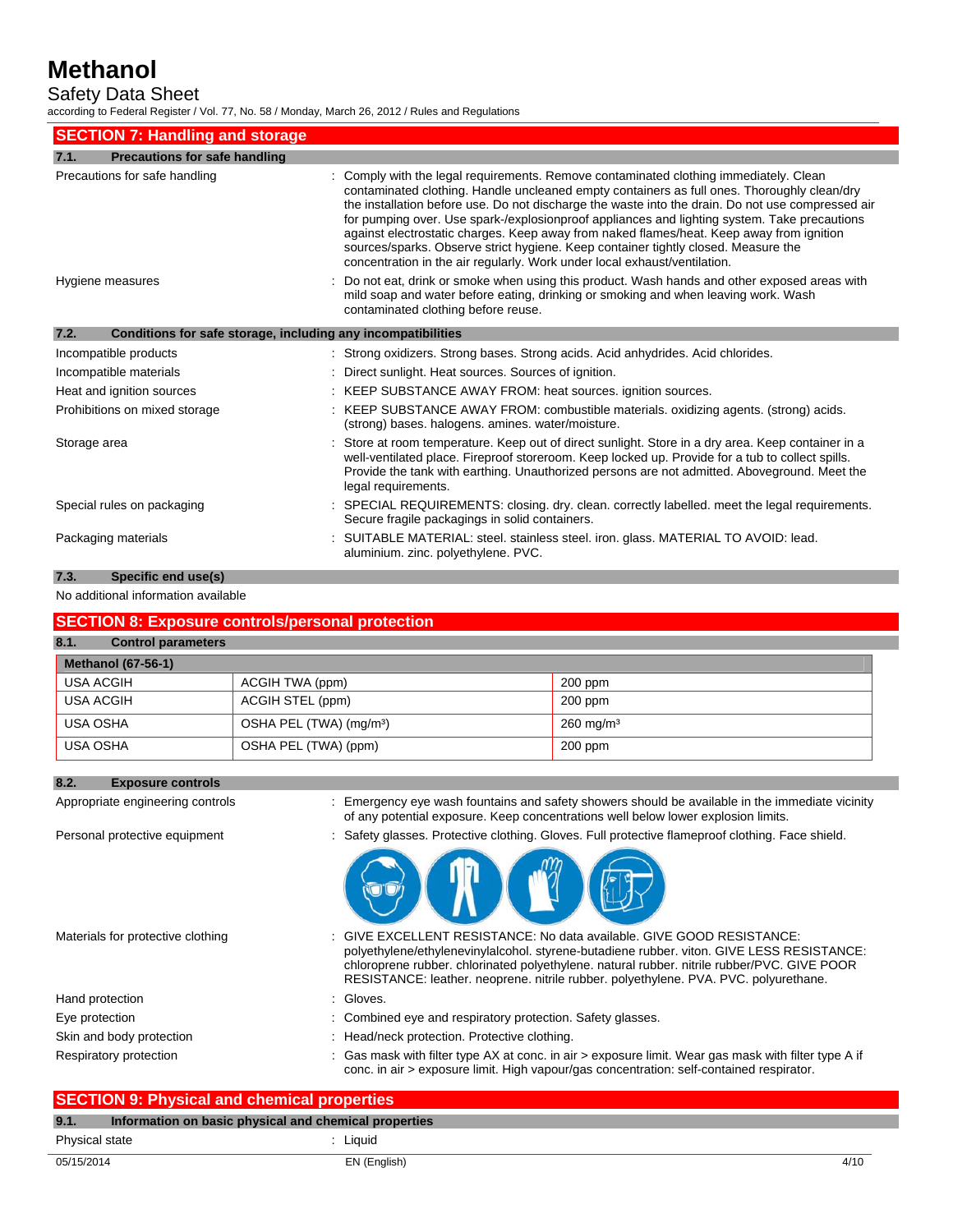Safety Data Sheet

according to Federal Register / Vol. 77, No. 58 / Monday, March 26, 2012 / Rules and Regulations

| Appearance                                    | : Liquid.                                                                                                                                                                            |
|-----------------------------------------------|--------------------------------------------------------------------------------------------------------------------------------------------------------------------------------------|
| Molecular mass                                | : 32.04 g/mol                                                                                                                                                                        |
| Colour                                        | Colourless.                                                                                                                                                                          |
| Odour                                         | Characteristic odour. Mild odour. Pleasant odour. Alcohol odour. Commercial/unpurified<br>substance: Irritating/pungent odour.                                                       |
| Odour threshold                               | 2000 - 8800 ppm<br>2620 - 11528 mg/m <sup>3</sup>                                                                                                                                    |
| рH                                            | : No data available                                                                                                                                                                  |
| Relative evaporation rate (butylacetate=1)    | $\therefore$ 4.1                                                                                                                                                                     |
| Relative evaporation rate (ether=1)           | .6.3                                                                                                                                                                                 |
| Melting point                                 | : -98 °C                                                                                                                                                                             |
| Freezing point                                | : No data available                                                                                                                                                                  |
| Boiling point                                 | : 65 °C                                                                                                                                                                              |
| Flash point                                   | $: 11^{\circ}$ C                                                                                                                                                                     |
| Critical temperature                          | : 240 °C                                                                                                                                                                             |
| Self ignition temperature                     | : 455 °C                                                                                                                                                                             |
| Decomposition temperature                     | : No data available                                                                                                                                                                  |
| Flammability (solid, gas)                     | : No data available                                                                                                                                                                  |
| Vapour pressure                               | : 128 hPa                                                                                                                                                                            |
| Vapour pressure at 50 °C                      | $: 552$ hPa                                                                                                                                                                          |
| Critical pressure                             | : 79547 hPa                                                                                                                                                                          |
| Relative vapour density at 20 °C              | $\therefore$ 1.1                                                                                                                                                                     |
| Relative density                              | : 0.79                                                                                                                                                                               |
| Relative density of saturated gas/air mixture | $\therefore$ 1.0                                                                                                                                                                     |
| Density                                       | : 792 kg/m <sup>3</sup>                                                                                                                                                              |
| Solubility                                    | : Soluble in water. Soluble in ethanol. Soluble in ether. Soluble in acetone. Soluble in chloroform.<br>Water: Complete<br>Ethanol: Complete<br>Ether: Complete<br>Acetone: Complete |
| Log Pow                                       | -0.77 (Experimental value; Other, Experimental value; Other)                                                                                                                         |
| Log Kow                                       | : No data available                                                                                                                                                                  |
| Viscosity, kinematic                          | : No data available                                                                                                                                                                  |
| Viscosity, dynamic                            | : $0.6$ mPa.s (20 °C)                                                                                                                                                                |
| <b>Explosive properties</b>                   | : No data available                                                                                                                                                                  |
| Oxidising properties                          | : No data available                                                                                                                                                                  |
| <b>Explosive limits</b>                       | $: 5.5 - 36.5$ vol %                                                                                                                                                                 |
| 9.2.<br><b>Other information</b>              |                                                                                                                                                                                      |
| Minimum ignition energy                       | $: 0.14 \text{ mJ}$                                                                                                                                                                  |
| Saturation concentration                      | : $166$ g/m <sup>3</sup>                                                                                                                                                             |
| VOC content                                   | 100 %                                                                                                                                                                                |
| Other properties                              | : Clear. Hygroscopic. Volatile. Substance has neutral reaction.                                                                                                                      |
|                                               |                                                                                                                                                                                      |

## **SECTION 10: Stability and reactivity**

#### **10.1. Reactivity**

On heating: release of toxic/corrosive/combustible gases/vapours (formaldehyde). Upon combustion: CO and CO2 are formed. Violent to explosive reaction with (some) metal powders and with (strong) oxidizers. Violent exothermic reaction with (some) acids and with (some) halogens compounds.

#### **10.2. Chemical stability**

Hygroscopic.

#### **10.3. Possibility of hazardous reactions**

No additional information available

#### **10.4. Conditions to avoid**

Direct sunlight. High temperature. Incompatible materials. Open flame. Sparks. Overheating.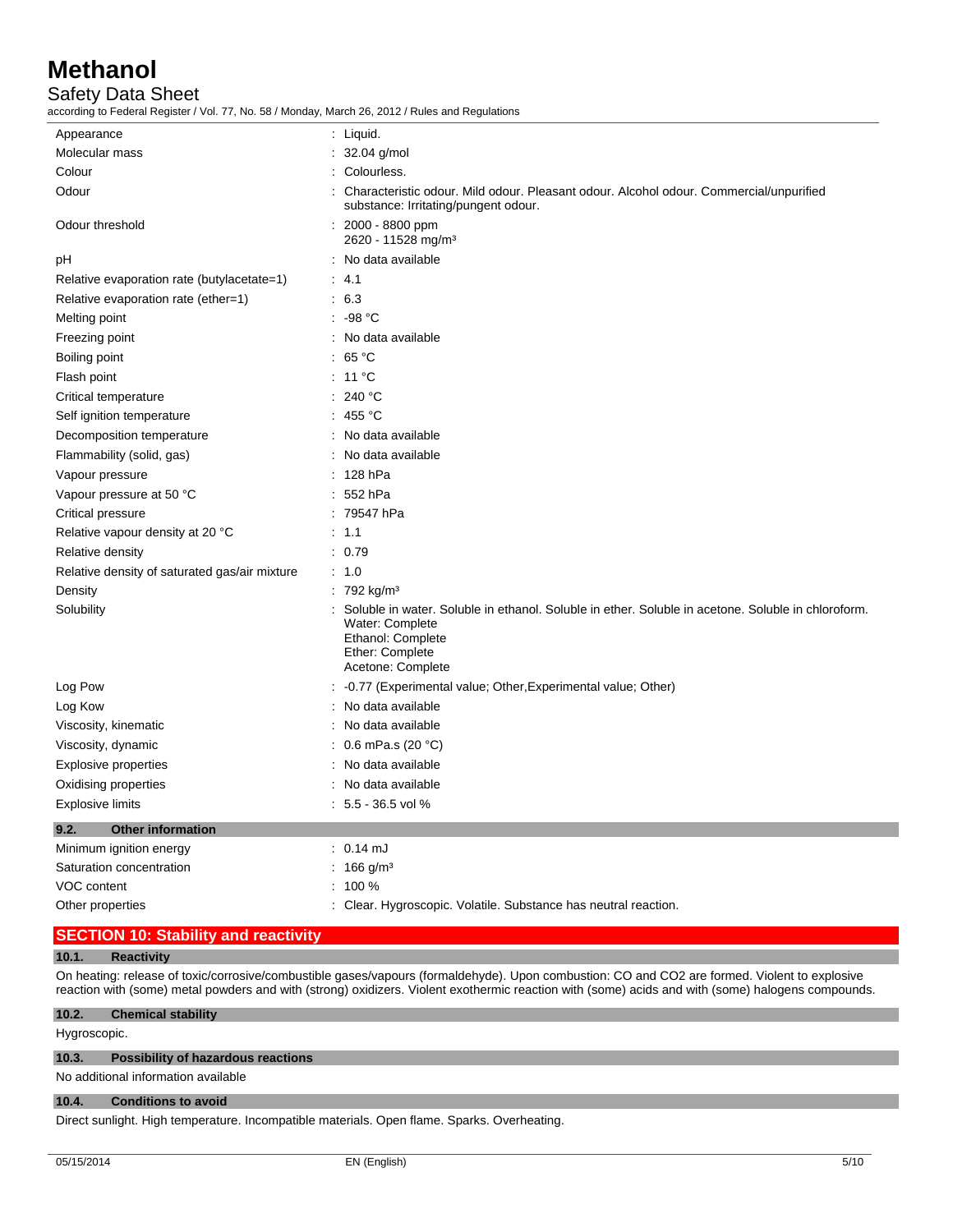## Safety Data Sheet

**10.5. Incompatible materials** 

according to Federal Register / Vol. 77, No. 58 / Monday, March 26, 2012 / Rules and Regulations

| Strong oxidizers. Strong bases. Strong acids. Peroxides. Acid anhydrides. Acid chlorides. |                                              |  |  |
|-------------------------------------------------------------------------------------------|----------------------------------------------|--|--|
| 10.6.                                                                                     | <b>Hazardous decomposition products</b>      |  |  |
|                                                                                           | Carbon dioxide. Carbon monoxide.             |  |  |
|                                                                                           | <b>SECTION 11: Toxicological information</b> |  |  |
| 11.1.                                                                                     | Information on toxicological effects         |  |  |

| Acute toxicity                                        | Toxic if swallowed. Toxic in contact with skin. Toxic if inhaled.                                                                                                                                                                                                                                                                                                                                                                                                                        |
|-------------------------------------------------------|------------------------------------------------------------------------------------------------------------------------------------------------------------------------------------------------------------------------------------------------------------------------------------------------------------------------------------------------------------------------------------------------------------------------------------------------------------------------------------------|
| Methanol ( \f )67-56-1                                |                                                                                                                                                                                                                                                                                                                                                                                                                                                                                          |
| LD50 oral rat                                         | > 5000 mg/kg (1187-2769 mg/kg bodyweight; Rat; Rat)                                                                                                                                                                                                                                                                                                                                                                                                                                      |
| LD50 dermal rabbit                                    | 15800 mg/kg (Rabbit)                                                                                                                                                                                                                                                                                                                                                                                                                                                                     |
| LC50 inhalation rat (mg/l)                            | 85 mg/l/4h (Rat)                                                                                                                                                                                                                                                                                                                                                                                                                                                                         |
| LC50 inhalation rat (ppm)                             | 64000 ppm/4h (Rat)                                                                                                                                                                                                                                                                                                                                                                                                                                                                       |
| Skin corrosion/irritation                             | Not classified                                                                                                                                                                                                                                                                                                                                                                                                                                                                           |
| Serious eye damage/irritation                         | Not classified                                                                                                                                                                                                                                                                                                                                                                                                                                                                           |
| Respiratory or skin sensitisation                     | Not classified                                                                                                                                                                                                                                                                                                                                                                                                                                                                           |
| Germ cell mutagenicity                                | Not classified                                                                                                                                                                                                                                                                                                                                                                                                                                                                           |
| Carcinogenicity                                       | Not classified                                                                                                                                                                                                                                                                                                                                                                                                                                                                           |
| Reproductive toxicity                                 | Not classified                                                                                                                                                                                                                                                                                                                                                                                                                                                                           |
| Specific target organ toxicity (single exposure)      | Causes damage to organs (liver, kidneys, central nervous system, optic nerve) (Dermal, oral).                                                                                                                                                                                                                                                                                                                                                                                            |
| Specific target organ toxicity (repeated<br>exposure) | : Not classified                                                                                                                                                                                                                                                                                                                                                                                                                                                                         |
| Aspiration hazard                                     | Not classified                                                                                                                                                                                                                                                                                                                                                                                                                                                                           |
| Symptoms/injuries after inhalation                    | Slight irritation. EXPOSURE TO HIGH CONCENTRATIONS: Coughing. Symptoms similar to<br>those listed under ingestion.                                                                                                                                                                                                                                                                                                                                                                       |
| Symptoms/injuries after skin contact                  | Symptoms similar to those listed under ingestion. Slight irritation.                                                                                                                                                                                                                                                                                                                                                                                                                     |
| Symptoms/injuries after eye contact                   | Redness of the eye tissue. Lacrimation.                                                                                                                                                                                                                                                                                                                                                                                                                                                  |
| Symptoms/injuries after ingestion                     | Nausea. Vomiting. AFTER ABSORPTION OF HIGH QUANTITIES: FOLLOWING SYMPTOMS<br>MAY APPEAR LATER: Change in the haemogramme/blood composition. Headache. Feeling of<br>weakness. Abdominal pain. Muscular pain. Central nervous system depression. Dizziness.<br>Mental confusion. Drunkenness. Coordination disorders. Disturbed motor response.<br>Disturbances of consciousness. Visual disturbances. Blindness. Respiratory difficulties.<br>Cramps/uncontrolled muscular contractions. |
| Chronic symptoms                                      | ON CONTINUOUS/REPEATED EXPOSURE/CONTACT: Red skin. Dry skin. Skin<br>rash/inflammation. Headache. Disturbed tactile sensibility. Visual disturbances. Sleeplessness.<br>Gastrointestinal complaints. Cardiac and blood circulation effects.                                                                                                                                                                                                                                              |

| <b>SECTION 12: Ecological information</b> |  |                                                                                                                                                                                                                                                                 |
|-------------------------------------------|--|-----------------------------------------------------------------------------------------------------------------------------------------------------------------------------------------------------------------------------------------------------------------|
| 12.1.<br><b>Toxicity</b>                  |  |                                                                                                                                                                                                                                                                 |
| Ecology - general                         |  | : Classification concerning the environment: not applicable.                                                                                                                                                                                                    |
| Ecology - air                             |  | $\therefore$ TA-Luft Klasse 5.2.5/L                                                                                                                                                                                                                             |
| Ecology - water                           |  | : Not harmful to fishes (LC50(96h) >1000 mg/l). Not harmful to invertebrates (Daphnia) (EC50<br>$(48h) > 1000$ mg/l). Not harmful to algae (EC50 $(72h) > 1000$ mg/l). Slightly harmful to bacteria<br>(EC50: 100 - 1000 mg/l). Inhibition of activated sludge. |

| <b>Methanol (67-56-1)</b>                 |                                                        |  |
|-------------------------------------------|--------------------------------------------------------|--|
| LC50 fishes 1                             | 15400 mg/l (96 h; Lepomis macrochirus; Lethal)         |  |
| EC50 Daphnia 1                            | > 10000 mg/l (48 h; Daphnia magna; Lethal)             |  |
| LC50 fish 2                               | 10800 mg/l 96 h; Salmo gairdneri (Oncorhynchus mykiss) |  |
| EC50 Daphnia 2                            | 24500 mg/l (48 h; Daphnia magna)                       |  |
| Threshold limit other aquatic organisms 1 | 6600 mg/l (16 h; Pseudomonas putida)                   |  |
| Threshold limit algae 1                   | 530 mg/l (192 h; Microcystis aeruginosa)               |  |
| Threshold limit algae 2                   | 8000 mg/l (168 h; Scenedesmus quadricauda)             |  |

<u> Tanzania (</u>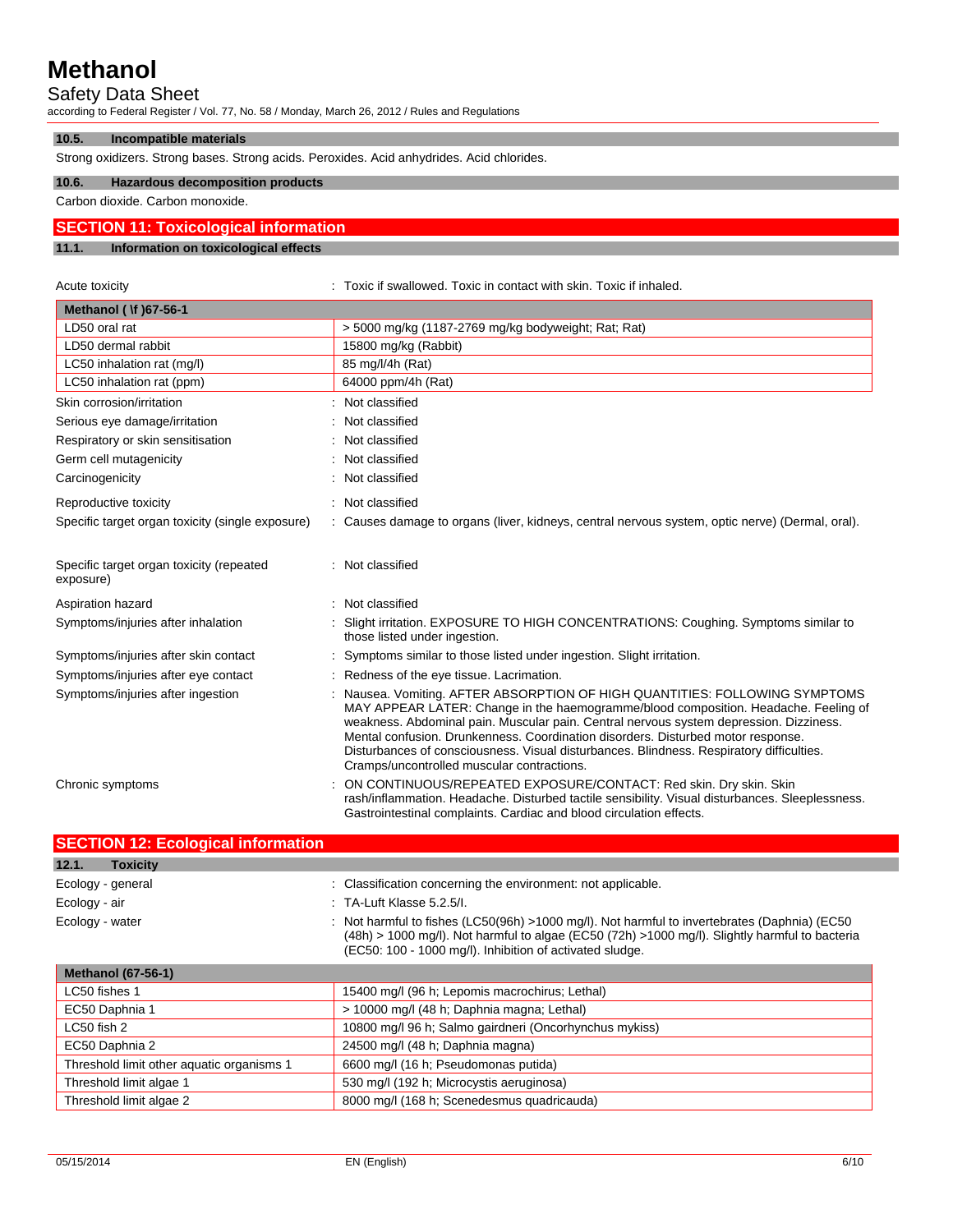## Safety Data Sheet

according to Federal Register / Vol. 77, No. 58 / Monday, March 26, 2012 / Rules and Regulations

| 12.2.<br><b>Persistence and degradability</b> |                                                            |  |
|-----------------------------------------------|------------------------------------------------------------|--|
| <b>Methanol (67-56-1)</b>                     |                                                            |  |
| Persistence and degradability                 | Readily biodegradable in water. Biodegradable in the soil. |  |
| Biochemical oxygen demand (BOD)               | $0.6 - 1.12$ g $O^2$ /g substance                          |  |
| Chemical oxygen demand (COD)                  | 1.42 g O <sup>2</sup> /g substance                         |  |
| ThOD                                          | 1.5 g O <sup>2</sup> /g substance                          |  |
| BOD (% of ThOD)                               | 0.8 % ThOD                                                 |  |

#### **12.3. Bioaccumulative potential**

| Methanol $(67-56-1)$             |                                                              |  |
|----------------------------------|--------------------------------------------------------------|--|
| BCF fish 1                       | $<$ 10 (Leuciscus idus)                                      |  |
| Log Pow                          | -0.77 (Experimental value; Other, Experimental value; Other) |  |
| Bioaccumulative potential        | Low potential for bioaccumulation (BCF $<$ 500).             |  |
|                                  |                                                              |  |
| 12.4.<br><b>Mobility in soil</b> |                                                              |  |
| $Mathand (67-56-1)$              |                                                              |  |

## **Methanol (67-56-1)**  Surface tension 0.023 N/m (20 °C)

## **12.5. Other adverse effects**

No additional information available

| <b>SECTION 13: Disposal considerations</b> |                                                                                                                                                                                                                                                                                                                                                                                                                                                                                                                                                                                                                                                                                                                                                                           |  |
|--------------------------------------------|---------------------------------------------------------------------------------------------------------------------------------------------------------------------------------------------------------------------------------------------------------------------------------------------------------------------------------------------------------------------------------------------------------------------------------------------------------------------------------------------------------------------------------------------------------------------------------------------------------------------------------------------------------------------------------------------------------------------------------------------------------------------------|--|
| 13.1.<br><b>Waste treatment methods</b>    |                                                                                                                                                                                                                                                                                                                                                                                                                                                                                                                                                                                                                                                                                                                                                                           |  |
| Waste disposal recommendations             | : Remove waste in accordance with local and/or national regulations. Hazardous waste shall not<br>be mixed together with other waste. Different types of hazardous waste shall not be mixed<br>together if this may entail a risk of pollution or create problems for the further management of the<br>waste. Hazardous waste shall be managed responsibly. All entities that store, transport or handle<br>hazardous waste shall take the necessary measures to prevent risks of pollution or damage to<br>people or animals. Recycle by distillation. Incinerate under surveillance with energy recovery. Do<br>not discharge into drains or the environment. Obtain the consent of pollution control authorities<br>before discharging to wastewater treatment plants. |  |
| Additional information                     | : LWCA (the Netherlands): KGA category 06. Hazardous waste according to Directive<br>2008/98/EC.                                                                                                                                                                                                                                                                                                                                                                                                                                                                                                                                                                                                                                                                          |  |

## **SECTION 14: Transport information**

| In accordance with DOT                               |                                                                 |
|------------------------------------------------------|-----------------------------------------------------------------|
| Transport document description                       | : UN1230 Methanol, 3, II                                        |
| UN-No.(DOT)                                          | : 1230                                                          |
| DOT NA no.                                           | : UN1230                                                        |
| DOT Proper Shipping Name                             | : Methanol                                                      |
| Department of Transportation (DOT) Hazard<br>Classes | : 3 - Class 3 - Flammable and combustible liquid 49 CFR 173.120 |
| Hazard labels (DOT)                                  | : 3 - Flammable liquid                                          |
|                                                      |                                                                 |

Packing group (DOT) **in the case of the COV**  $\cdot$  II - Medium Danger

- DOT Symbols **EXECUTE:** D Proper shipping name for domestic use only, or to and from Canada
	-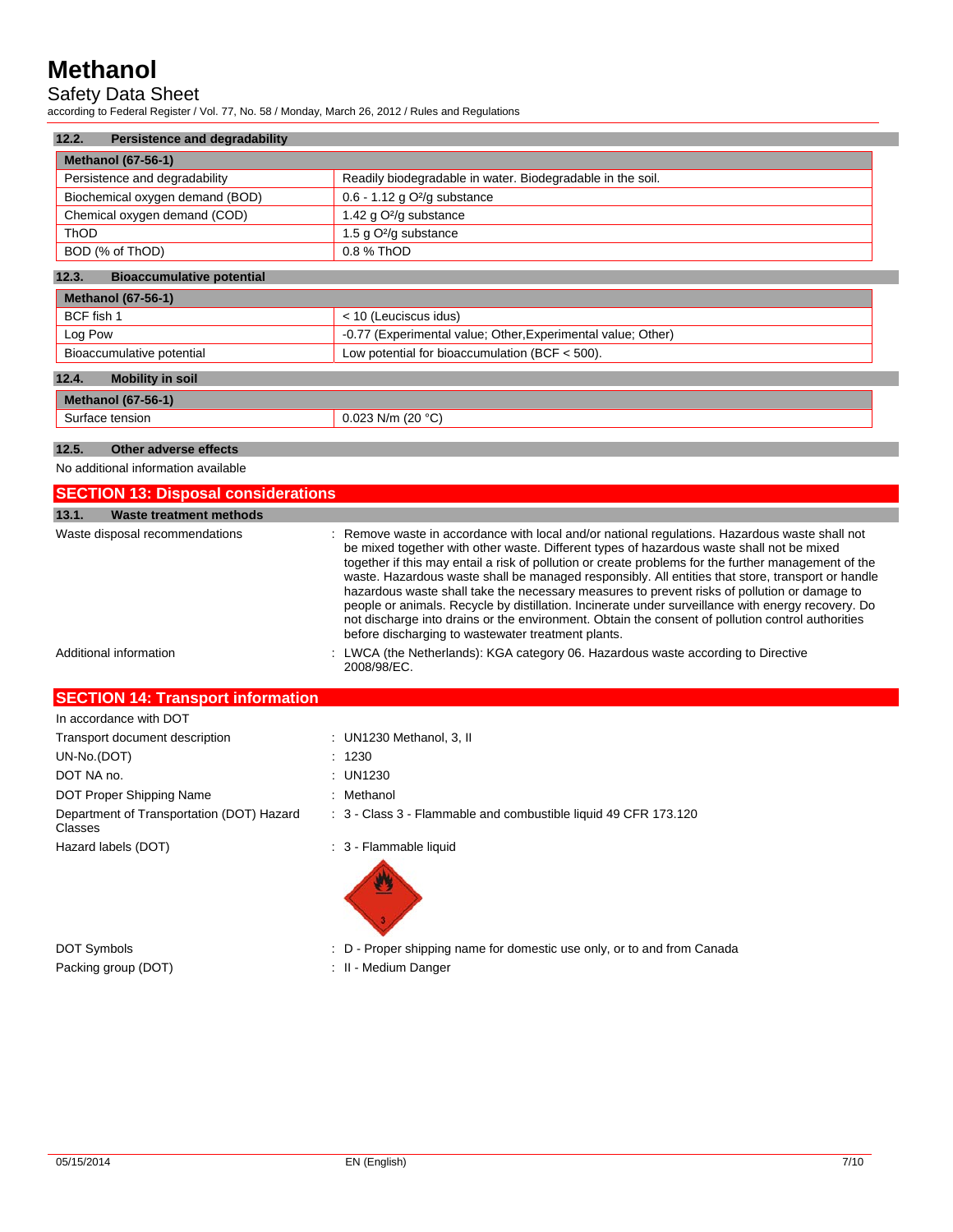Safety Data Sheet

according to Federal Register / Vol. 77, No. 58 / Monday, March 26, 2012 / Rules and Regulations

| oorang to ribaolal rtoglotor / vol. r r , rto. oo / monaay, maron Eo, Eo iE / rtaloo and rtogalation |                                                                                                                                                                                                                                                                                                                                                                                                                                                                                                                                                                                                                                                                                                                                                                                                                                                                                                                                                                                                                                                                                          |
|------------------------------------------------------------------------------------------------------|------------------------------------------------------------------------------------------------------------------------------------------------------------------------------------------------------------------------------------------------------------------------------------------------------------------------------------------------------------------------------------------------------------------------------------------------------------------------------------------------------------------------------------------------------------------------------------------------------------------------------------------------------------------------------------------------------------------------------------------------------------------------------------------------------------------------------------------------------------------------------------------------------------------------------------------------------------------------------------------------------------------------------------------------------------------------------------------|
| DOT Special Provisions (49 CFR 172.102)                                                              | : IB2 - Authorized IBCs: Metal (31A, 31B and 31N); Rigid plastics (31H1 and 31H2); Composite<br>(31HZ1). Additional Requirement: Only liquids with a vapor pressure less than or equal to 110<br>kPa at 50 C (1.1 bar at 122 F), or 130 kPa at 55 C (1.3 bar at 131 F) are authorized.<br>T7 - 4 178.274(d)(2) Normal 178.275(d)(3)<br>TP2 - a. The maximum degree of filling must not exceed the degree of filling determined by the<br>following: (image) Where: tr is the maximum mean bulk temperature during transport, if is the<br>temperature in degrees celsius of the liquid during filling, and a is the mean coefficient of cubical<br>expansion of the liquid between the mean temperature of the liquid during filling (tf) and the<br>maximum mean bulk temperature during transportation (tr) both in degrees celsius. b. For<br>liquids transported under ambient conditions may be calculated using the formula: (image)<br>Where: d15 and d50 are the densities (in units of mass per unit volume) of the liquid at 15 C (59<br>$F$ ) and 50 C (122 F), respectively. |
| DOT Packaging Exceptions (49 CFR 173.xxx)                                                            | : 150                                                                                                                                                                                                                                                                                                                                                                                                                                                                                                                                                                                                                                                                                                                                                                                                                                                                                                                                                                                                                                                                                    |
| DOT Packaging Non Bulk (49 CFR 173.xxx)                                                              | : 202                                                                                                                                                                                                                                                                                                                                                                                                                                                                                                                                                                                                                                                                                                                                                                                                                                                                                                                                                                                                                                                                                    |
| DOT Packaging Bulk (49 CFR 173.xxx)                                                                  | : 242                                                                                                                                                                                                                                                                                                                                                                                                                                                                                                                                                                                                                                                                                                                                                                                                                                                                                                                                                                                                                                                                                    |
| DOT Quantity Limitations Passenger aircraft/rail : 1 L<br>(49 CFR 173.27)                            |                                                                                                                                                                                                                                                                                                                                                                                                                                                                                                                                                                                                                                                                                                                                                                                                                                                                                                                                                                                                                                                                                          |
| DOT Quantity Limitations Cargo aircraft only (49 : 60 L<br>CFR 175.75)                               |                                                                                                                                                                                                                                                                                                                                                                                                                                                                                                                                                                                                                                                                                                                                                                                                                                                                                                                                                                                                                                                                                          |
| DOT Vessel Stowage Location                                                                          | : B - (i) The material may be stowed "on deck" or "under deck" on a cargo vessel and on a<br>passenger vessel carrying a number of passengers limited to not more than the larger of 25<br>passengers, or one passenger per each 3 m of overall vessel length; and (ii) "On deck only" on<br>passenger vessels in which the number of passengers specified in paragraph (k)(2)(i) of this<br>section is exceeded.                                                                                                                                                                                                                                                                                                                                                                                                                                                                                                                                                                                                                                                                        |
| DOT Vessel Stowage Other                                                                             | 40 - Stow "clear of living quarters"                                                                                                                                                                                                                                                                                                                                                                                                                                                                                                                                                                                                                                                                                                                                                                                                                                                                                                                                                                                                                                                     |
| <b>Additional information</b>                                                                        |                                                                                                                                                                                                                                                                                                                                                                                                                                                                                                                                                                                                                                                                                                                                                                                                                                                                                                                                                                                                                                                                                          |
| Other information                                                                                    | : No supplementary information available.                                                                                                                                                                                                                                                                                                                                                                                                                                                                                                                                                                                                                                                                                                                                                                                                                                                                                                                                                                                                                                                |
| State during transport (ADR-RID)                                                                     | $:$ as liquid.                                                                                                                                                                                                                                                                                                                                                                                                                                                                                                                                                                                                                                                                                                                                                                                                                                                                                                                                                                                                                                                                           |
| ADR                                                                                                  |                                                                                                                                                                                                                                                                                                                                                                                                                                                                                                                                                                                                                                                                                                                                                                                                                                                                                                                                                                                                                                                                                          |
| Transport document description                                                                       | : UN 1230 Methanol, 3 (6.1), II, (D/E)                                                                                                                                                                                                                                                                                                                                                                                                                                                                                                                                                                                                                                                                                                                                                                                                                                                                                                                                                                                                                                                   |
| Packing group (ADR)                                                                                  | ÷Ш                                                                                                                                                                                                                                                                                                                                                                                                                                                                                                                                                                                                                                                                                                                                                                                                                                                                                                                                                                                                                                                                                       |
| Class (ADR)                                                                                          | : 3 - Flammable liquid                                                                                                                                                                                                                                                                                                                                                                                                                                                                                                                                                                                                                                                                                                                                                                                                                                                                                                                                                                                                                                                                   |
| Hazard identification number (Kemler No.)                                                            | : 336                                                                                                                                                                                                                                                                                                                                                                                                                                                                                                                                                                                                                                                                                                                                                                                                                                                                                                                                                                                                                                                                                    |
| Classification code (ADR)                                                                            | $:$ FT1                                                                                                                                                                                                                                                                                                                                                                                                                                                                                                                                                                                                                                                                                                                                                                                                                                                                                                                                                                                                                                                                                  |
| Danger labels (ADR)                                                                                  | : 3 - Flammable liquids<br>6.1 - Toxic substances<br>$-6/2$                                                                                                                                                                                                                                                                                                                                                                                                                                                                                                                                                                                                                                                                                                                                                                                                                                                                                                                                                                                                                              |
| Orange plates                                                                                        | 336<br>1230                                                                                                                                                                                                                                                                                                                                                                                                                                                                                                                                                                                                                                                                                                                                                                                                                                                                                                                                                                                                                                                                              |
| Tunnel restriction code                                                                              | D/E<br>÷                                                                                                                                                                                                                                                                                                                                                                                                                                                                                                                                                                                                                                                                                                                                                                                                                                                                                                                                                                                                                                                                                 |
| <b>Transport by sea</b>                                                                              |                                                                                                                                                                                                                                                                                                                                                                                                                                                                                                                                                                                                                                                                                                                                                                                                                                                                                                                                                                                                                                                                                          |
| UN-No. (IMDG)                                                                                        | : 1230                                                                                                                                                                                                                                                                                                                                                                                                                                                                                                                                                                                                                                                                                                                                                                                                                                                                                                                                                                                                                                                                                   |
| Class (IMDG)                                                                                         | : 3 - Flammable liquids                                                                                                                                                                                                                                                                                                                                                                                                                                                                                                                                                                                                                                                                                                                                                                                                                                                                                                                                                                                                                                                                  |
| Subsidiary risk (IMDG)                                                                               | $\therefore$ 6.1                                                                                                                                                                                                                                                                                                                                                                                                                                                                                                                                                                                                                                                                                                                                                                                                                                                                                                                                                                                                                                                                         |
| EmS-No. (1)                                                                                          | $F - E$                                                                                                                                                                                                                                                                                                                                                                                                                                                                                                                                                                                                                                                                                                                                                                                                                                                                                                                                                                                                                                                                                  |
| MFAG-No                                                                                              | : 19                                                                                                                                                                                                                                                                                                                                                                                                                                                                                                                                                                                                                                                                                                                                                                                                                                                                                                                                                                                                                                                                                     |
| EmS-No. (2)                                                                                          | $: S-D$                                                                                                                                                                                                                                                                                                                                                                                                                                                                                                                                                                                                                                                                                                                                                                                                                                                                                                                                                                                                                                                                                  |
| Air transport                                                                                        |                                                                                                                                                                                                                                                                                                                                                                                                                                                                                                                                                                                                                                                                                                                                                                                                                                                                                                                                                                                                                                                                                          |
| UN-No.(IATA)                                                                                         | : 1230                                                                                                                                                                                                                                                                                                                                                                                                                                                                                                                                                                                                                                                                                                                                                                                                                                                                                                                                                                                                                                                                                   |
| Class (IATA)                                                                                         | : 3 - Flammable Liquids                                                                                                                                                                                                                                                                                                                                                                                                                                                                                                                                                                                                                                                                                                                                                                                                                                                                                                                                                                                                                                                                  |
| 05/15/2014                                                                                           | EN (English)<br>8/10                                                                                                                                                                                                                                                                                                                                                                                                                                                                                                                                                                                                                                                                                                                                                                                                                                                                                                                                                                                                                                                                     |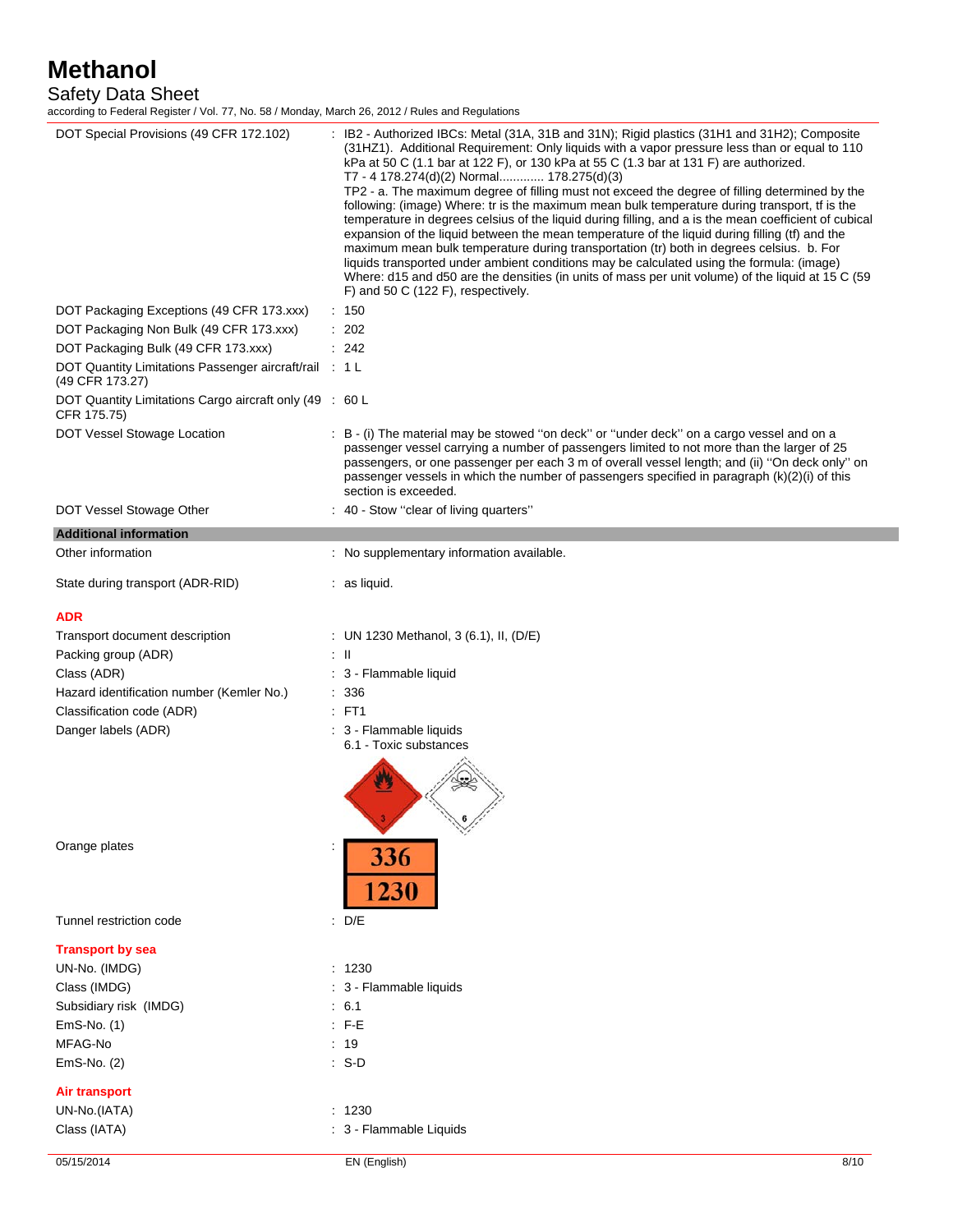Safety Data Sheet

according to Federal Register / Vol. 77, No. 58 / Monday, March 26, 2012 / Rules and Regulations

| Packing group (IATA) |  |
|----------------------|--|
|----------------------|--|

Packing (Packing the UATA) : II - Medium Danger

Subsidiary risk (IATA) : 6.1

| <b>SECTION 15: Regulatory information</b>                                                                                                  |                                                |  |
|--------------------------------------------------------------------------------------------------------------------------------------------|------------------------------------------------|--|
| 15.1. US Federal regulations                                                                                                               |                                                |  |
| <b>Methanol (67-56-1)</b>                                                                                                                  |                                                |  |
| Listed on the United States TSCA (Toxic Substances Control Act) inventory<br>Listed on SARA Section 313 (Specific toxic chemical listings) |                                                |  |
| RQ (Reportable quantity, section 304 of EPA's<br>List of Lists):                                                                           | 5000 lb                                        |  |
| SARA Section 311/312 Hazard Classes                                                                                                        | Immediate (acute) health hazard<br>Fire hazard |  |

## **15.2. International regulations**

## **CANADA**

## **Methanol (67-56-1)**

| 11.911.911.91.91.99.1                                           |                                                                                                                                                                                                              |  |
|-----------------------------------------------------------------|--------------------------------------------------------------------------------------------------------------------------------------------------------------------------------------------------------------|--|
| Listed on the Canadian DSL (Domestic Sustances List) inventory. |                                                                                                                                                                                                              |  |
| <b>WHMIS Classification</b>                                     | Class B Division 2 - Flammable Liquid<br>Class D Division 2 Subdivision A - Very toxic material causing other toxic effects<br>Class D Division 2 Subdivision B - Toxic material causing other toxic effects |  |

## **EU-Regulations**

No additional information available

#### **Classification according to Regulation (EC) No. 1272/2008 [CLP]**

Flam. Liq. 2 H225 Acute Tox. 3 (Inhalation) H331<br>Acute Tox. 3 (Dermal) H311 Acute Tox. 3 (Dermal) H311<br>Acute Tox. 3 (Oral) H301 Acute Tox. 3 (Oral) H301<br>STOT SE 1 H370 STOT SE 1 STOT SE 1 H370<br>STOT SE 1 H370 STOT SE<sub>1</sub>

Full text of H-phrases: see section 16

#### **Classification according to Directive 67/548/EEC or 1999/45/EC**

F; R11 T; R23/24/25 T; R39/23/24/25

Full text of R-phrases: see section 16

## **15.2.2. National regulations**

**Methanol (67-56-1)**  Listed on the Canadian Ingredient Disclosure List

#### **15.3. US State regulations Methanol(67-56-1)**  U.S. - California - Proposition 65 - Developmental **Toxicity** Yes No significance risk level (NSRL) 23000 µg/day

## **SECTION 16: Other information**

| Full text of H-phrases: see section 16:                                  |  |  |  |
|--------------------------------------------------------------------------|--|--|--|
| Acute Tox. 3 (Dermal)<br>. Category 3<br>Acute toxicity (dermal),        |  |  |  |
| Tox. 3 (Inhalation)<br>Category 3<br>Acute toxicity<br>(inhal.)<br>Acute |  |  |  |